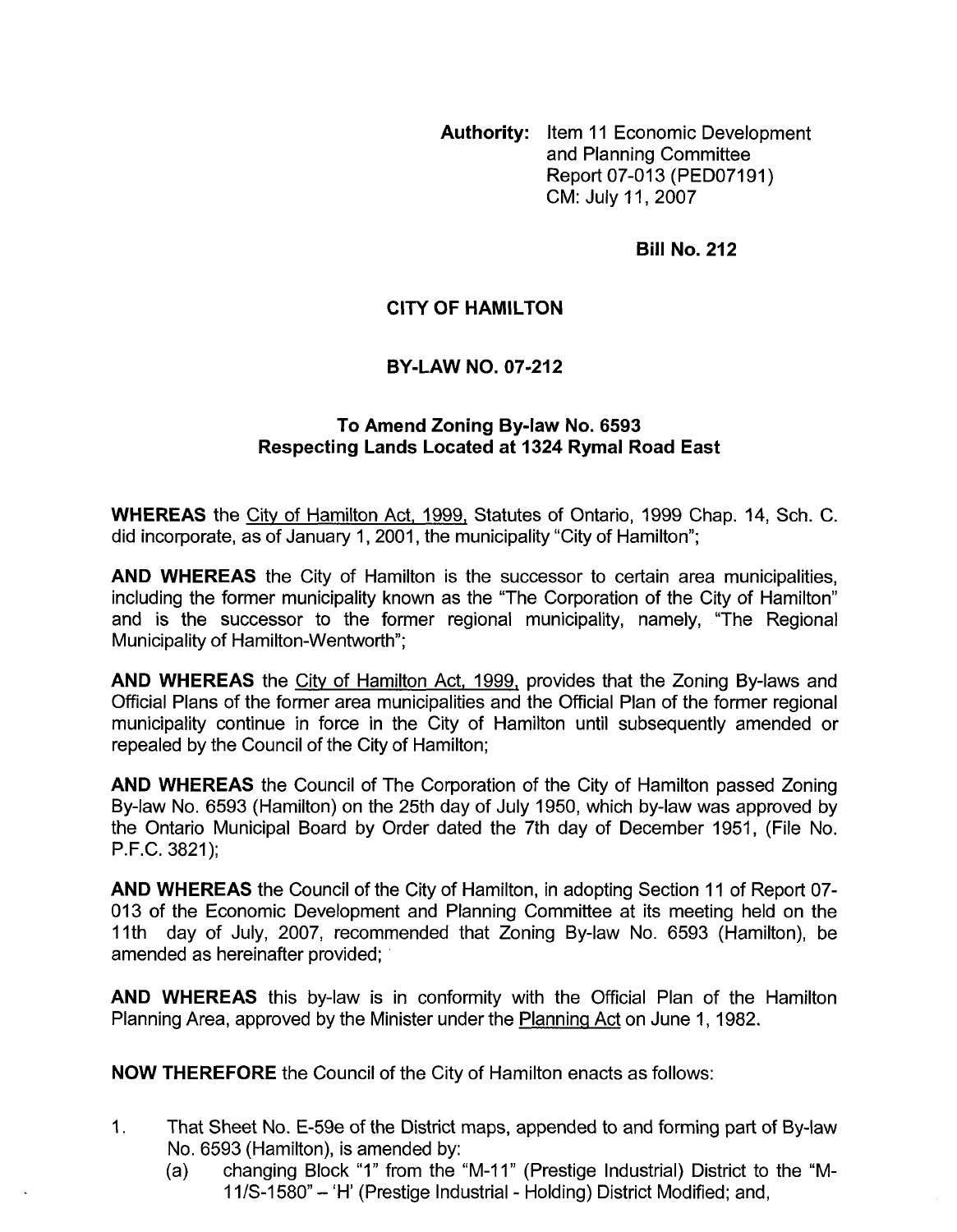(b) by changing Block "2" from the "M-14" (Prestige Industrial) District to the "M-<br>11/S-1580" - 'H' (Prestige Industrial - Holding) District, Modified;

on the lands, the extent and boundaries of which are shown on a plan hereto annexed as Schedule "A".

- 2. That the 'H' symbol applicable to the lands referred to in Section 1 (a) and (b) of this By-law shall be removed conditional upon:
	- (a) The owner submitting an Archaeological Assessment to the satisfaction of the City of Hamilton's Manager of Development Planning and the Ministry of Culture.

City Council may remove the 'H' symbol and, thereby give effect to the "M-11" (Prestige Industrial) District, by enactment of an amending By-law once the above condition has been fulfilled.

- 3. That the "M-I 1" (Prestige Industrial) District regulations as contained in Section 17C of Zoning By-law No. 6593, applicable to the lands identified in Section l(a) of this by-law, be modified to the extent only of the following special requirements:
	- $(a)$ That in addition to the requirements of Section 2 of Zoning By-law No. 6593, the following definition shall apply to the lands referred to in Section 1 of this By-law:
		- (i) FaGade Shall mean a building wall or series of building walls facing a street.
	- $(b)$ That notwithstanding Section 17C (2) (b) 1. (i) of Zoning By-law No. 6593, no building shall be setback more than 3.0 metres from the northerly lot line within 30.0 metres of the intersection of the northerly and easterly lot lines.
	- That notwithstanding Section 17C (2) (b) 1. (ii) of Zoning By-law 6593, no  $(c)$ building shall be setback less than 3.0 metres from the easterly lot line, except that a maximum setback of 6.0 metres shall be provided and maintained within 30.0 metres of the intersection of the northerly and easterly lot lines.
	- $(d)$ That notwithstanding Section 17C (2) (f) 1. (i) of Zoning By-law No. 6593, except for the area used for access driveway, buildings or structures, a landscaped area in the front yard along Rymal Road East, having a depth of not less than 3.0 metres shall be provided and maintained abutting the street line.
	- That notwithstanding Section 17C (2) (f) 1. (ii) of Zoning By-law No. 6593,  $(e)$ where the lot or tract of land is a corner lot, except for the area used for access driveways, buildings or structures, a landscaped area in the side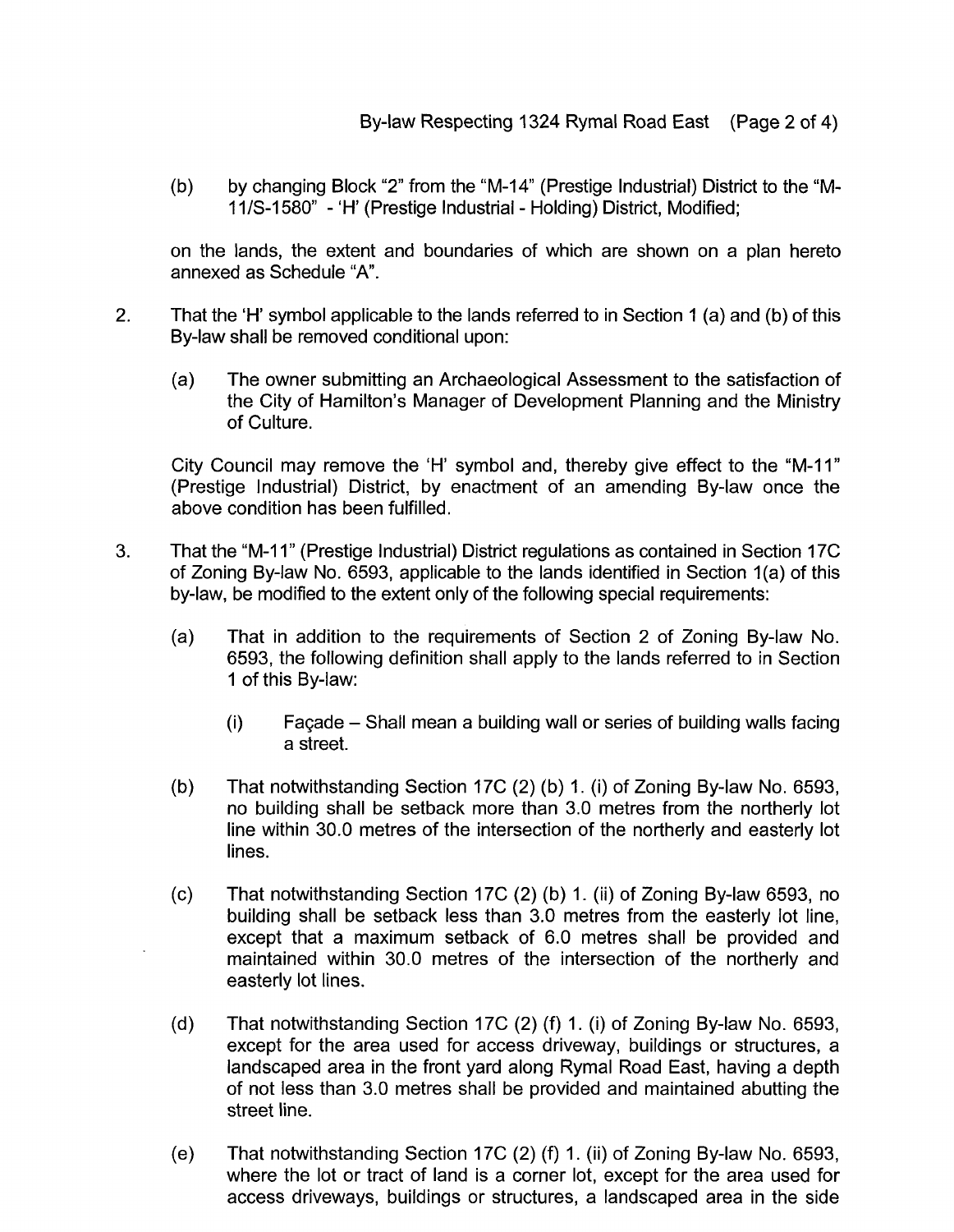## By-law Respecting 1324 Rymal Road East (Page 3 of 4)

yard along Dartnall Road, having a depth of not less than 3.0 metres shall be provided and maintained abutting the street.

- $(f)$ That notwithstanding Section 18A (4) (iv) of Zoning By-law No. 6593, an accessory structure for a garbage enclosure shall be permitted in a side yard not abutting a street.
- A planting strip of not less than 1.5 metres in width shall be provided and  $(q)$ maintained along every rear lot line and side lot line not abutting a street.
- $(h)$ The minimum width of the building faqade shall be equal to 45% of the measurement of the front lot line, being the northerly lot line, within 50 metres of the Dartnall Road lot line, being the easterly side lot line.
- $(i)$ All buildings shall have windows with a maximum sill height of 1.0 metre and a minimum height from finished floor to top of window of 2.4 metres for a minimum of 25 % of the length of the facade facing the street.
- $(i)$ No parking space or part thereof shall be located and no land shall be used for the temporary parking or storage of any motor vehicle at a distance of less than 6.0 metres from a street line or closer than 1.5 metres from the rear lot line or side lot line.
- $(k)$ No drive-thru or stacking lane shall be located closer to any street than any building or structure along that street lot line.
- 4. No building or structure shall be erected, altered, extended or enlarged, nor shall any building or structure or part thereof be used, nor shall any land be used, except in accordance with the "M11" District provisions, subject to the special requirements referred to in Section 3.
- 5. By-law No. 6593 (Hamilton) is amended by adding this by-law to Section 19B as Schedule S-1580.
- 6. Sheet No. E-59e of the District Maps is amended by marking the lands referred in Section 1 (a) of this by-law as S-1580.
- 7. The Clerk is hereby authorized and directed to proceed with the giving of notice of the passing of this by-law, in accordance with the Planning Act.

**PASSED and ENACTED this 11<sup>th</sup> day of July, 2007.** 

Fred Eisenberger **V V C. Christenson** 

Mayor **City Clerk** 

ZAC-07-004